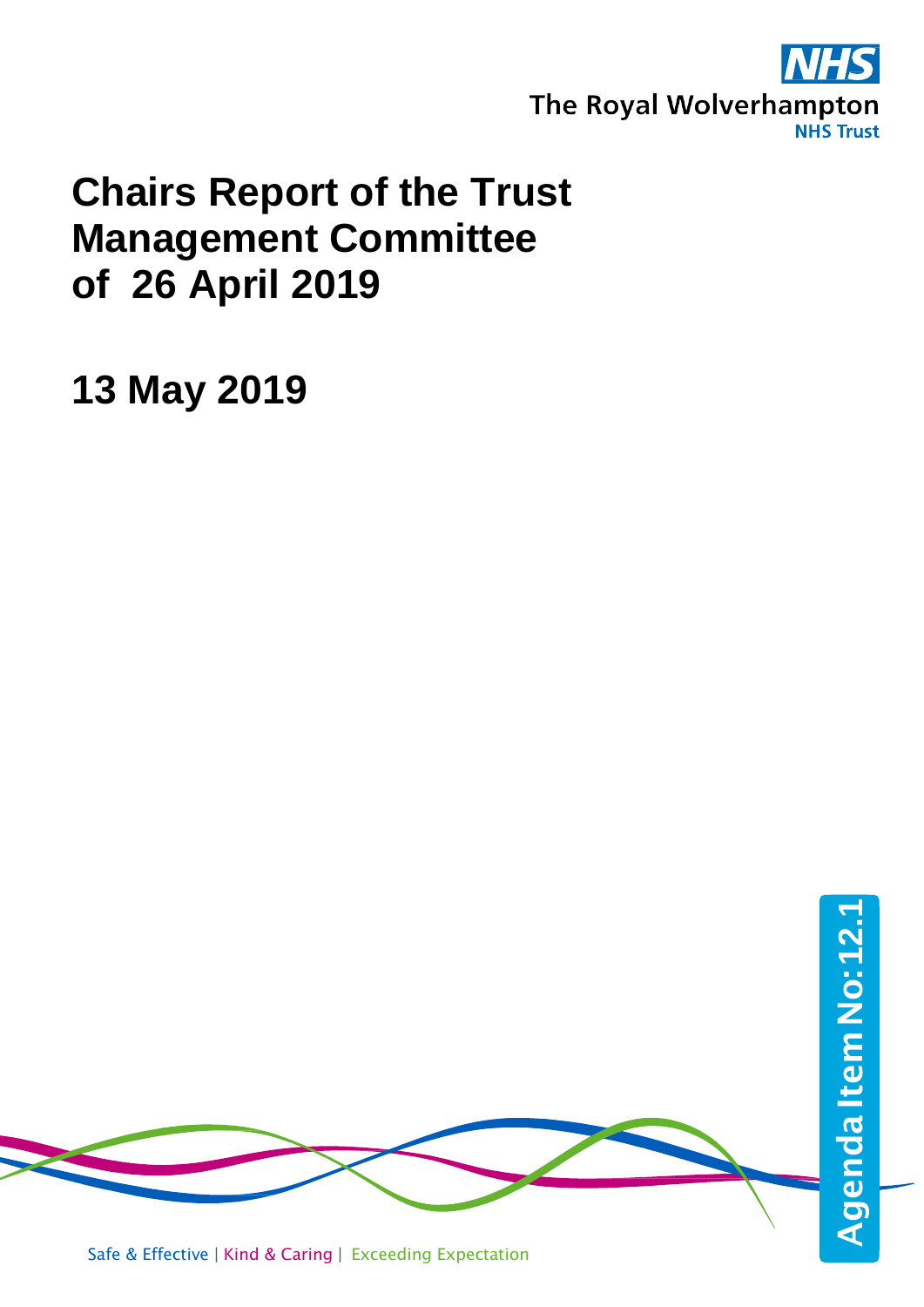**NHS** The Royal Wolverhampton

| <b>Trust Board Report</b>                                      |                                                                                                                                                                                                                                                                                                                                                                                                                                                                                                                                                                                                                                                                                            |  |
|----------------------------------------------------------------|--------------------------------------------------------------------------------------------------------------------------------------------------------------------------------------------------------------------------------------------------------------------------------------------------------------------------------------------------------------------------------------------------------------------------------------------------------------------------------------------------------------------------------------------------------------------------------------------------------------------------------------------------------------------------------------------|--|
| <b>Meeting Date:</b>                                           | 13 May 2019                                                                                                                                                                                                                                                                                                                                                                                                                                                                                                                                                                                                                                                                                |  |
| Title:                                                         | Chair's report of the Trust Management Committee (TMC) held on 26 April<br>2019                                                                                                                                                                                                                                                                                                                                                                                                                                                                                                                                                                                                            |  |
| <b>Executive</b><br><b>Summary:</b>                            | The Chair's report of the most recent Trust Management Committee meeting<br>held on Friday 26 April 2019                                                                                                                                                                                                                                                                                                                                                                                                                                                                                                                                                                                   |  |
| <b>Action</b><br><b>Requested:</b>                             | <b>Receive and note</b>                                                                                                                                                                                                                                                                                                                                                                                                                                                                                                                                                                                                                                                                    |  |
| For the attention<br>of the Board                              | Matters discussed and reviewed at the most recent TMC                                                                                                                                                                                                                                                                                                                                                                                                                                                                                                                                                                                                                                      |  |
| <b>Author + Contact</b><br><b>Details:</b>                     | Tel 01902 695950<br>Email gayle.nightingale@nhs.net                                                                                                                                                                                                                                                                                                                                                                                                                                                                                                                                                                                                                                        |  |
| <b>Links to Trust</b><br><b>Strategic</b><br><b>Objectives</b> | 1. Create a culture of compassion, safety and quality<br>2. Proactively seek opportunities to develop our services<br>3. To have an effective and well integrated local health and care system that operates<br>efficiently<br>4. Attract, retain and develop our staff, and improve employee engagement<br>5. Maintain financial health - Appropriate investment to patient services<br>6. Be in the top 25% of all key performance indicators                                                                                                                                                                                                                                            |  |
| <b>Resource</b><br>Implications:                               | As per Agenda Item                                                                                                                                                                                                                                                                                                                                                                                                                                                                                                                                                                                                                                                                         |  |
| <b>Report Data</b><br><b>Caveats</b>                           | The Meeting reviews standard reports that use the previous month's data.<br>This data may be subject to cleansing and revision.                                                                                                                                                                                                                                                                                                                                                                                                                                                                                                                                                            |  |
| <b>CQC Domains</b>                                             | Safe: patients, staff and the public are protected from abuse and avoidable harm.<br>Effective: care, treatment and support achieves good outcomes, helping people maintain<br>quality of life and is based on the best available evidence.<br><b>Caring:</b> staff involve and treat everyone with compassion, kindness, dignity and respect.<br><b>Responsive:</b> services are organised so that they meet people's needs.<br>Well-led: the leadership, management and governance of the organisation make sure it's<br>providing high-quality care that's based around individual needs, that it encourages learning<br>and innovation, and that it promotes an open and fair culture. |  |
| <b>Equality and</b><br><b>Diversity Impact</b>                 | None identified                                                                                                                                                                                                                                                                                                                                                                                                                                                                                                                                                                                                                                                                            |  |
| <b>Risks: BAF/TRR</b>                                          | None identified                                                                                                                                                                                                                                                                                                                                                                                                                                                                                                                                                                                                                                                                            |  |
| <b>Public or Private:</b>                                      | Public                                                                                                                                                                                                                                                                                                                                                                                                                                                                                                                                                                                                                                                                                     |  |
| <b>Other formal</b><br>bodies involved:                        | Directors Meeting, Senior Managers Briefing                                                                                                                                                                                                                                                                                                                                                                                                                                                                                                                                                                                                                                                |  |
| <b>References</b>                                              | As per item.                                                                                                                                                                                                                                                                                                                                                                                                                                                                                                                                                                                                                                                                               |  |
| <b>NHS</b><br><b>Constitution:</b>                             | In determining this matter, the Board should have regard to the Core<br>principles contained in the Constitution of:<br>Equality of treatment and access to services<br>High standards of excellence and professionalism<br>Service user preferences<br>Cross community working<br><b>Best Value</b><br>Accountability through local influence and scrutiny                                                                                                                                                                                                                                                                                                                                |  |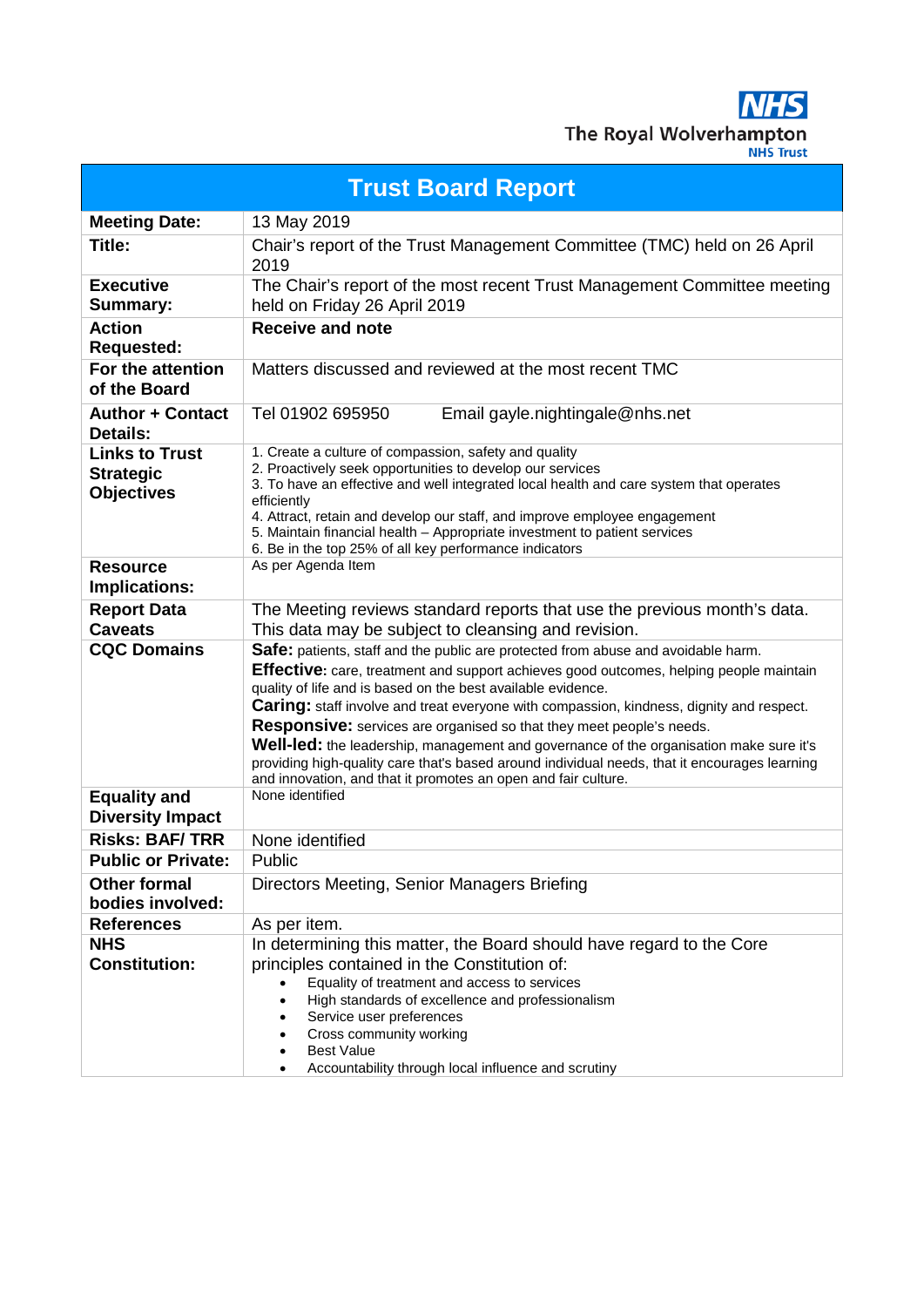|                | <b>Report Details</b>                                                                              |  |
|----------------|----------------------------------------------------------------------------------------------------|--|
| 1              | <b>Key Current Issues/Topic Areas:</b>                                                             |  |
|                | Developing Workforce Safeguards current compliance and gap analysis for Nursing and Midwifery      |  |
|                | <b>Aston Medical School</b>                                                                        |  |
| 2              | <b>Exception Papers:</b>                                                                           |  |
|                | <b>Budget Report</b>                                                                               |  |
| 3              | Items to Note - all of the following reports were reviewed and noted in the meeting.               |  |
|                | Integrated Quality and Performance Report<br>$\bullet$                                             |  |
|                | Division 1 Quality, Governance & Nursing Report<br>$\bullet$                                       |  |
|                | Division 2 Quality, Governance & Nursing Report<br>$\bullet$                                       |  |
|                | Division 3 Quality, Governance & Nursing Report<br>$\bullet$                                       |  |
|                | <b>Executive Workforce Summary Report</b><br>$\bullet$                                             |  |
|                | Chief Nursing Officer (CNO) Report<br>٠                                                            |  |
|                | <b>CNO Governance Report</b><br>٠                                                                  |  |
|                | <b>Finance Position Report</b><br>٠                                                                |  |
|                | Capital Programme Update<br>٠                                                                      |  |
|                | <b>Operational Finance Group Minutes</b><br>٠                                                      |  |
|                | Financial Recovery Board - monthly update<br>٠                                                     |  |
|                | Learning from Deaths Update                                                                        |  |
|                |                                                                                                    |  |
|                | Integrated Care System Report                                                                      |  |
| 4              | Items to be Noted or Approved - Statutory or Mandated Reports (1/4, 6 monthly and Annual)          |  |
|                | - all of the following reports were reviewed, discussed* and noted in the meeting.                 |  |
|                | Care Quality Commission (CQC) Insight Report for RWT                                               |  |
|                | CQC - Action Plan<br>$\bullet$                                                                     |  |
|                | <b>Tenders</b><br>$\bullet$                                                                        |  |
|                | Director of Infection Prevention and Control Report<br>٠                                           |  |
|                | Sustainability and Carbon Reduction Gap<br>٠                                                       |  |
|                | Property Management update<br>٠                                                                    |  |
|                | Capital Programme 5 Year Plan Update                                                               |  |
|                | Biannual Skill Mix Review - Adult Inpatient Report                                                 |  |
| 5              | <b>Business Cases approved - Division 1</b>                                                        |  |
|                | Additional Injection Suite within the Eye Infirmary<br>٠                                           |  |
|                | Replacement Critical Care Ultrasound Scanner<br>٠                                                  |  |
|                | Provision of additional storage space within Nucleus Theatres                                      |  |
| 6              | <b>Business Cases approved - Division 2</b>                                                        |  |
|                | Funding request for the Expansion of Hepatology Service                                            |  |
|                | Purchase of Ultrasound Machine to support Gastroenterology and Respiratory Procedures<br>$\bullet$ |  |
|                | Reconfiguration and Expansion of the Discharge Lounge                                              |  |
|                | TAG545 Gemtuzumab Ozogamicin for Untreated Acute Myeloid Leukaemia<br>٠                            |  |
|                | Replacement of Videoconferencing Equipment I Deanesly and Radiology Seminar rooms for the          |  |
|                | purpose of supporting Cancer MDTs                                                                  |  |
| $\overline{7}$ | <b>Business Cases approved - Division 3</b>                                                        |  |
|                | None this month                                                                                    |  |
| 8              | <b>Business Cases - Corporate</b>                                                                  |  |
|                | None this month                                                                                    |  |
|                |                                                                                                    |  |
| 9              | <b>Outline/proposals for change</b>                                                                |  |
|                | None this month                                                                                    |  |
| 10             | <b>Policies approved</b>                                                                           |  |
|                | <b>Strategies Update</b><br>٠                                                                      |  |
|                | Policy Update<br>٠                                                                                 |  |
|                | <b>CP11 Resuscitation Policy</b><br>٠                                                              |  |
|                | <b>HR03 Disciplinary Policy</b><br>٠                                                               |  |
|                | <b>HR52 Consultant Cover Arrangements Policy</b><br>٠                                              |  |
|                | IP12 Standard Precautions Policy<br>٠                                                              |  |
|                | OP95 Introduction of new Clinical Techniques and Interventional Procedures Policy<br>٠             |  |
|                | <b>HR18 Appraisal Policy</b><br>٠                                                                  |  |
|                | HR14 Work Experience Policy<br>٠                                                                   |  |
|                | OP105 VIP Celebrity Visitors to the Trust Policy<br>٠                                              |  |
|                |                                                                                                    |  |